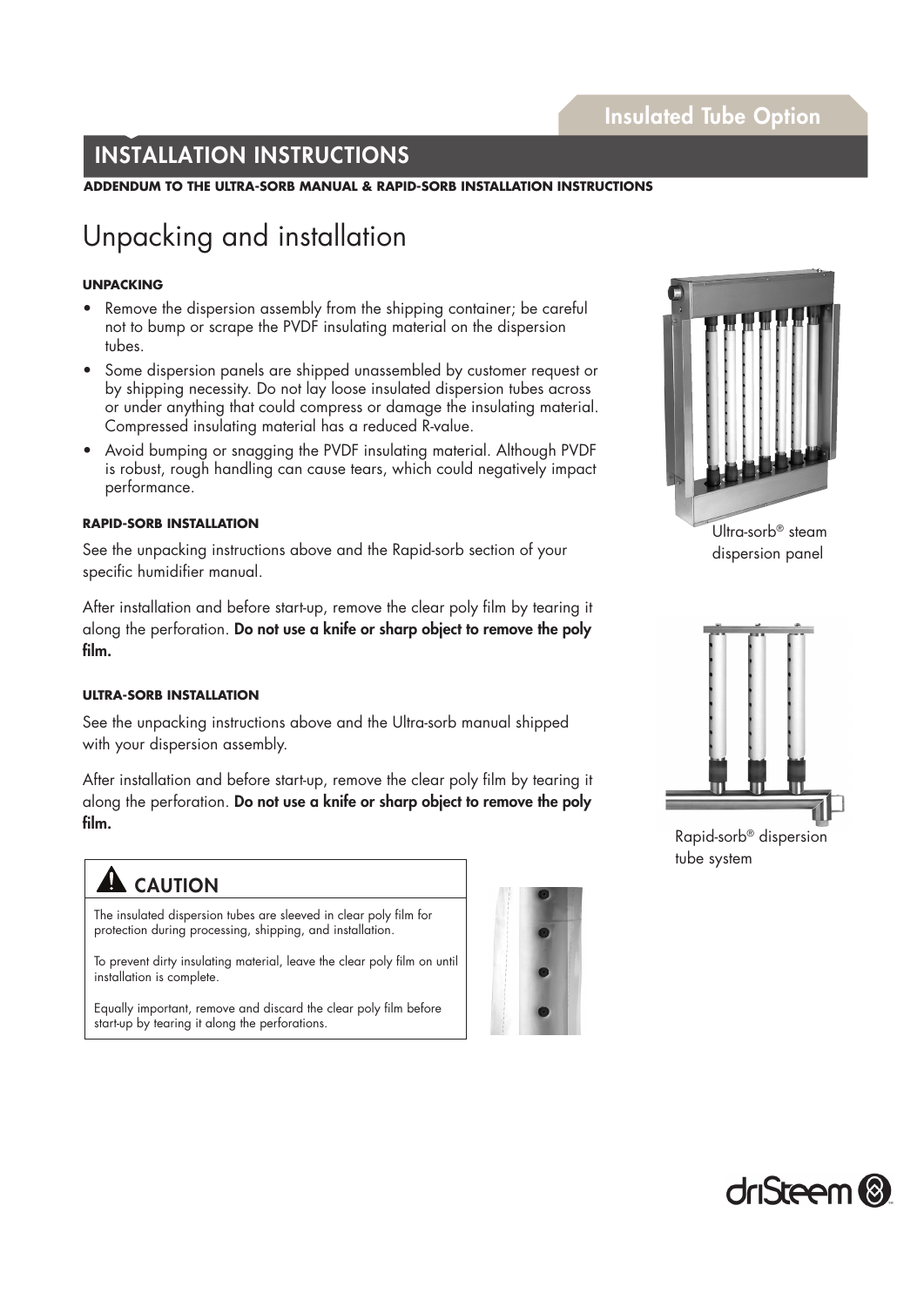# Retrofitting an existing Ultra-sorb

#### **FIGURE 2-1: PVDF INSULATING MATERIAL**



Before you begin, shut off steam to the system, and let all hot surfaces cool. See the Warning below.

Note: Replacement slip couplings with internal O-rings are shipped with retrofit insulated tube orders. There are two types of slip couplings: with shoulders and without. Slip couplings with shoulders must go on the supply header end of the dispersion tube. See Figure 2-2.

#### **FIGURE 2-2: DISPERSION TUBE SLIP COUPLINGS**



### **AL WARNING**

Steam humidification systems have extremely hot surfaces.

To avoid burns, allow humidifier, steam pipes, and dispersion assembly to cool before touching any part of the system.

#### **REMOVING UNINSULATED TUBES**

Note: The photos below depict Ultra-sorb LV (vertical tubes). The supply header is on the top, and the condensate header is on the bottom. If retrofitting an Ultra-sorb LH (horizontal tubes), pay attention to the location of the supply and condensate headers.

Perform the following steps for each uninsulated tube being removed:

- 1. With a pulling and twisting motion, slide the slip coupling off the condensate header far enough to reveal the end of the dispersion tube.
- 2. Swing the dispersion tube away from the condensate header; pull the dispersion tube and slip coupling off the supply header.



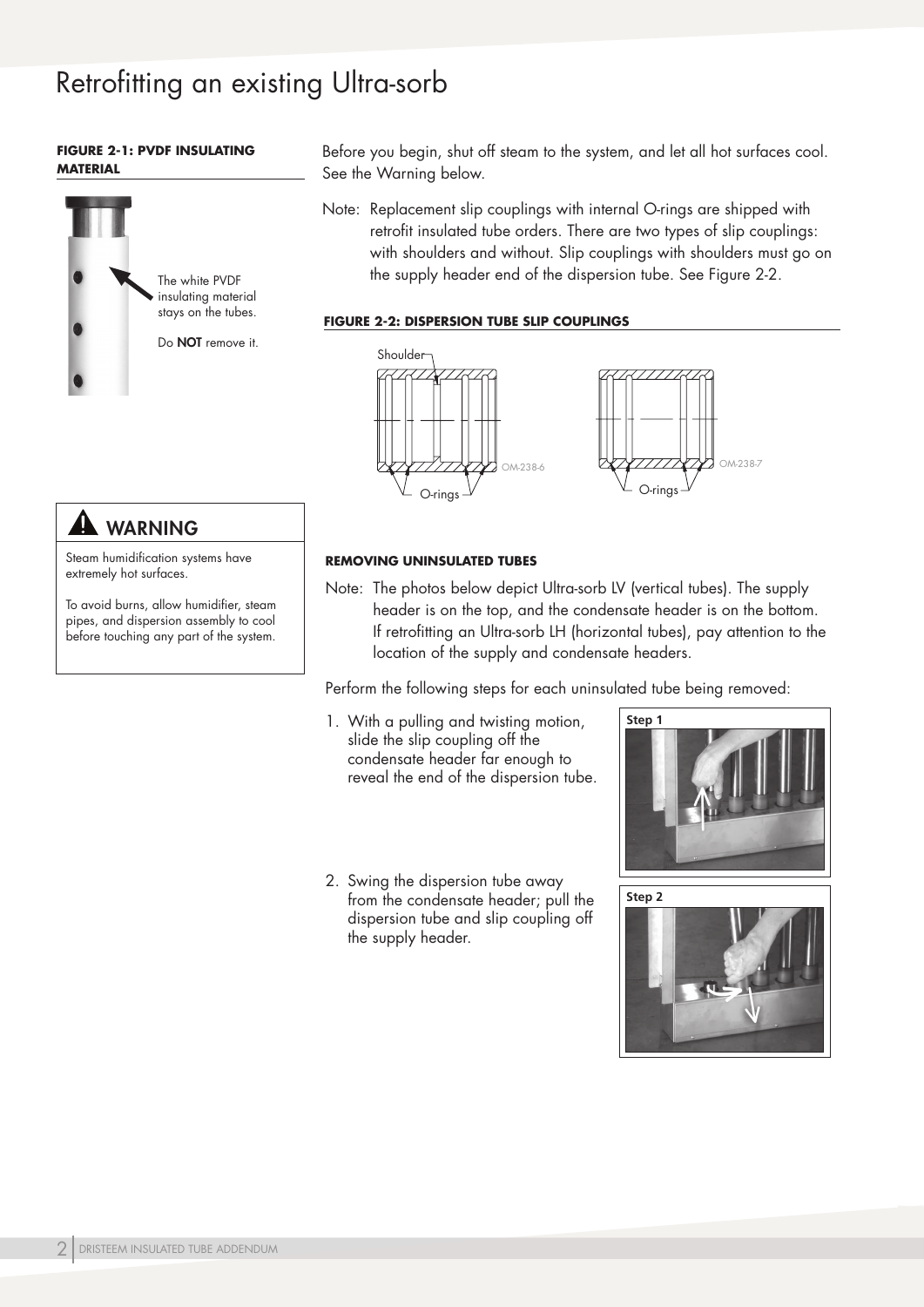# Retrofitting an existing Ultra-sorb

3. Remove the dispersion tube. Make sure that nothing loose falls into the header.



#### **INSTALLING INSULATED TUBES**

Note: The photos below show the insulated dispersion tubes without the clear poly film for demonstration purposes only. To prevent dirty insulating material, install the insulated dispersion tubes before tearing off the clear poly film.

Perform the following steps for each insulated tube being installed:

1. Slide the new slip couplings onto the insulated dispersion tube as shown.

- 2. Connect the dispersion tube to the supply header with the shouldered slip coupling. Push and twist the dispersion tube until the shoulder bottoms out, then connect the dispersion tube to the condensate header with the other slip coupling.
- 3. Push the shoulder-less slip coupling against the stop disk on the condensate header.
- 4. Rotate the dispersion tube to point the tubelets across (perpendicular to) the airstream.





#### For more information

Ultra-sorb dispersion assemblies are shipped with a comprehensive manual. Refer to it for assembly, parts, installation, troubleshooting, piping, maintenance, performance, and warranty information.

Rapid-sorb dispersion assemblies are shipped with installation instructions. See the Rapidsorb section of the manual shipped with your humidifier.

This addendum must be left with the owner and should be accessible for reference.